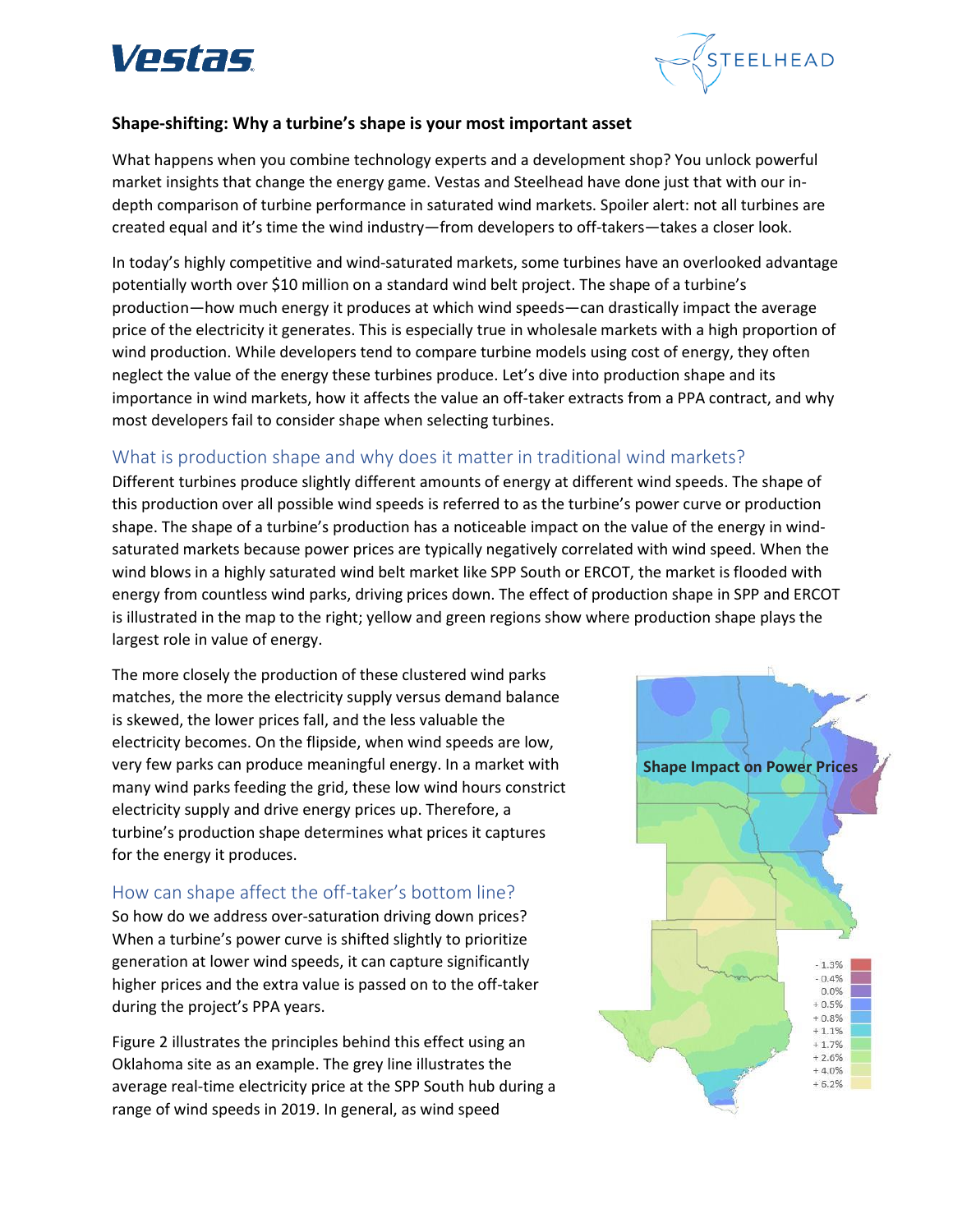increases, electricity price plummets. At the same time, you have two competing turbines. The Vestas turbine produces 46% of all the energy it produces from 0-9.5 m/s, while the competitor turbine produces only 42% of its energy at these wind speeds.

Conversely, during higher wind-speed ranges, from 9.5-23 m/s the Vestas turbine produces only 54% of the energy it produces, while the competitor produces 58%. The Vestas turbine is producing a much larger share of its energy during far more valuable, low wind hours than its competitor. Producing more energy during more valuable times translates to energy that is worth more.

We've completed this analysis for all our key turbines and found similar results. With our new **Enventus** turbines and incorporation of the importance of shape in new product development, we expect this relative advantage will only grow and widen across markets.

2020 Berkeley Lab research validates the driving factors behind the shape effect, describing how turbines that capture a higher market value of energy "tend to shift generation from high wind hours when wholesale power prices are more likely to be depressed by an oversupply of wind generation—to lower wind hours, when there is generally less wind generation and so less suppression of local wholesale power prices."<sup>1</sup>



*Figure 2*

You might be wondering how much value this actually creates on a project level and how much is passed along to the off-taker. We analyzed the effect of higher and lower realized prices in our propriety project model using average inputs for a 200 MW wind belt park. We estimated that for every 1% you can increase realized price, the total value of a project over its lifetime increases by \$2.3 million.

Of this \$2.3 million of total value created, 65% is passed directly to offtake during the years a project is under a PPA contract. In fact, during PPA years, the value from generation with a higher realized price is passed on entirely to the off-taker (as illustrated in Figure 3). In SPP, the gap between Vestas turbines

<sup>&</sup>lt;sup>1</sup> Wiser, R., Millstein, D., Bolinger, M., Jeong, S., & Mills, A. (2020). "The hidden value of large-rotor, tall-tower wind turbines in the United States". *Wind Engineering*. <https://doi.org/10.1177/0309524X20933949>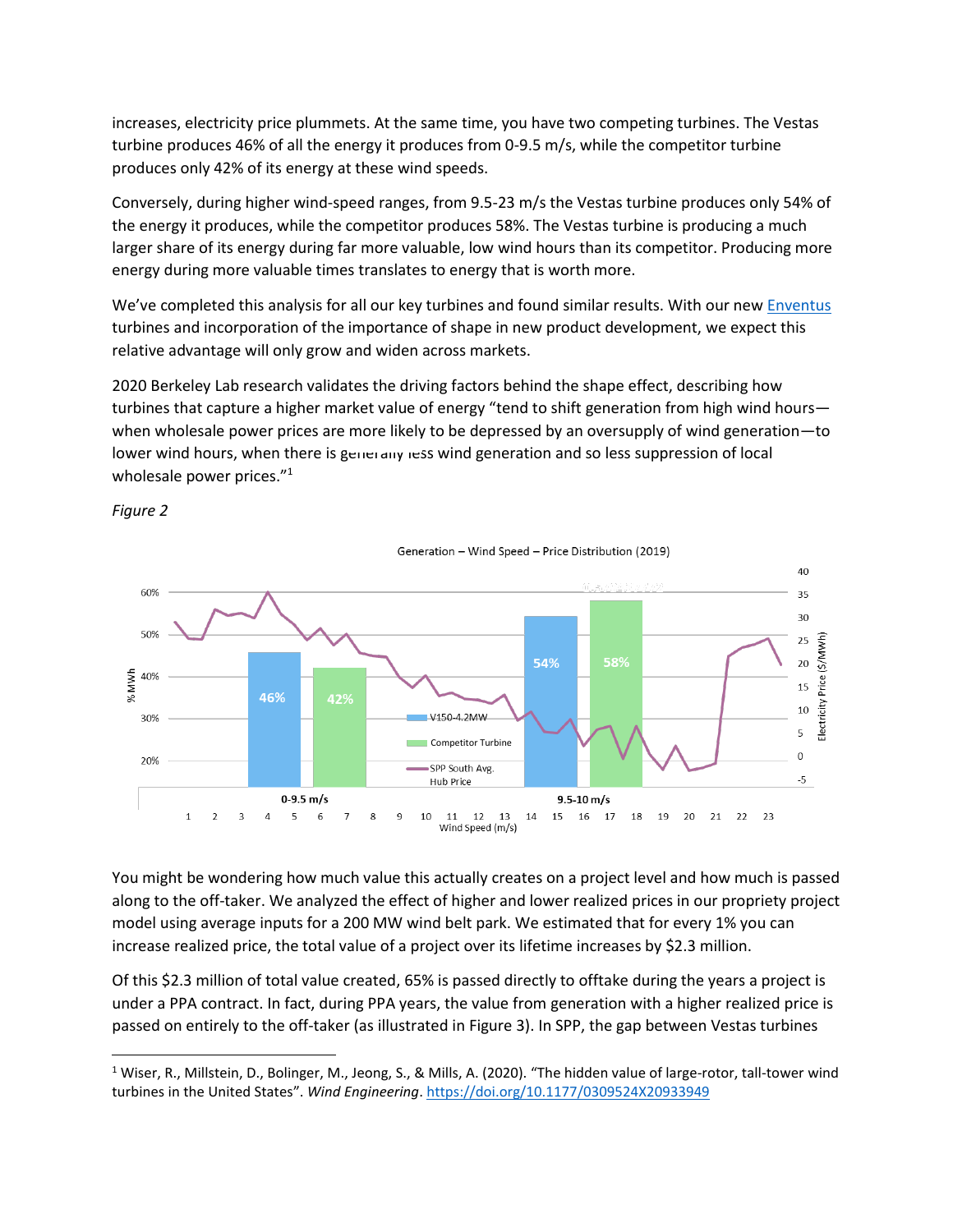and their direct competitors averages close to 5%. A 5% higher realized price means around \$7.5 million of extra value is captured by the off-taker.

This effect is generally driven by high amounts of wind energy concentrated in a region. This is confirmed by the same Berkeley Lab research, "Above 5-15% wind penetration… these turbines provide meaningful incremental market value that grows with penetration." 2 For reference, wind penetration is estimated at 14-18% in the two major wind belt markets.



### \$11m Total Value is Created by Improved Production Shape

 *Figure 3*

# Why aren't we thinking about shape?

So, why do developers focus on COE and not value of energy? We think several factors are at play here: this effect is generally considered too late in the development process, value of energy is a relatively new concept not well understood by developers, and much less of the value created is captured by the project owner versus the off-taker. Typically, developers assume a generic wind shape across all turbine models until after a turbine model has been selected, obscuring the difference in value captured by different turbine models. This is illustrated below with a basic project timeline. Furthermore, most turbine manufacturers simply consider the cost of energy created, and not its value. By focusing on how cost is distributed over a turbine's generation, developers take a project owner-centric approach to turbine selection and fail to recognize the extra revenue that differentiates turbine models and makes a project far more valuable to an off-taker.

WTG-Specific shape typically not incorporated until after WTG selection.



<sup>2</sup> Wiser, "The hidden value"